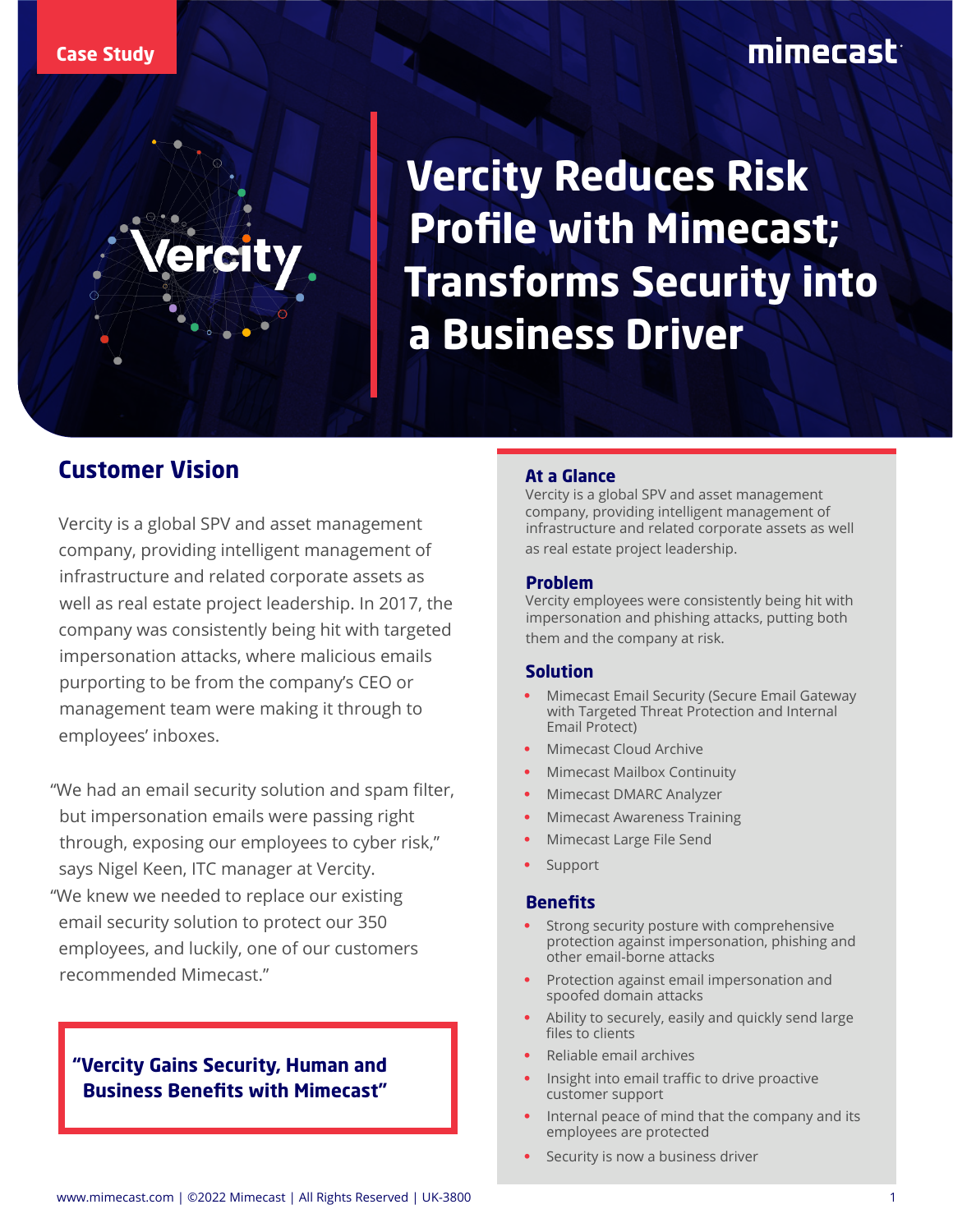## mimecast:

# **Customer Strategy**

Keen notes that the vendor evaluation process was easy because "Mimecast's reputation speaks for itself." He says: "We signed on with Mimecast shortly after our first meeting with the company, because their email security solution does everything we wanted it to, and it is offered at a very affordable price point."

"Mimecast Email Security completely solved our email impersonation issue," Keen says. "But the threat landscape continually evolves, and over the past four years, we've faced a number of cybersecurity risks beyond impersonation. We quickly learned that whenever we have a new security need, Mimecast is able to address it. For example, we needed protection against accidental and malicious data loss as well as uninterrupted access to archived emails, and Mimecast had us covered with its Cloud Archive and Mailbox Continuity solutions. In fact, the Mimecast team is so on top of the threat landscape, that throughout our partnership, they've proactively come to us with product recommendations to keep us one step ahead of bad actors."

In addition to Mimecast Email Security, Cloud Archive and Mailbox Continuity, over the past three years, Keen and his team have implemented several additional Mimecast products to protect the company and its employees from emerging threats. The Vercity staff is using Mimecast Large File Send for a secure, quick and easy way to send large documents to customers. Keen brought on Mimecast Internal Email Protect to safeguard employees from the uptick in phishing emails

that were coming from compromised customer accounts, and he notes, "It's been absolutely brilliant." And last but not least, Mimecast DMARC Analyzer is providing complete visibility into who is sending email on Vercity's behalf to help stop email impersonation by protecting the company's domain from spoofing attacks. Keen comments: "DMARC was a technology on our radar, but our domain was 20 years old, and we thought the policy set up process would be too complex and time consuming to provide a sound return on investment. When we brought on our new domain last year, though, we jumped at the opportunity to add DMARC Analyzer to our Mimecast portfolio of products. The Mimecast team made policy setup seamless, and, from start to finish, the implementation process was painless."

**"Mimecast has significantly reduced our risk profile. We no longer have to worry about impersonation, phishing and other emailbased threats."**

*Nigel Keen ITC manager at Vercity*

### **Customer Outcome**

"Mimecast has significantly reduced our risk profile," says Keen. "We no longer have to worry about impersonation, phishing and other emailbased threats."